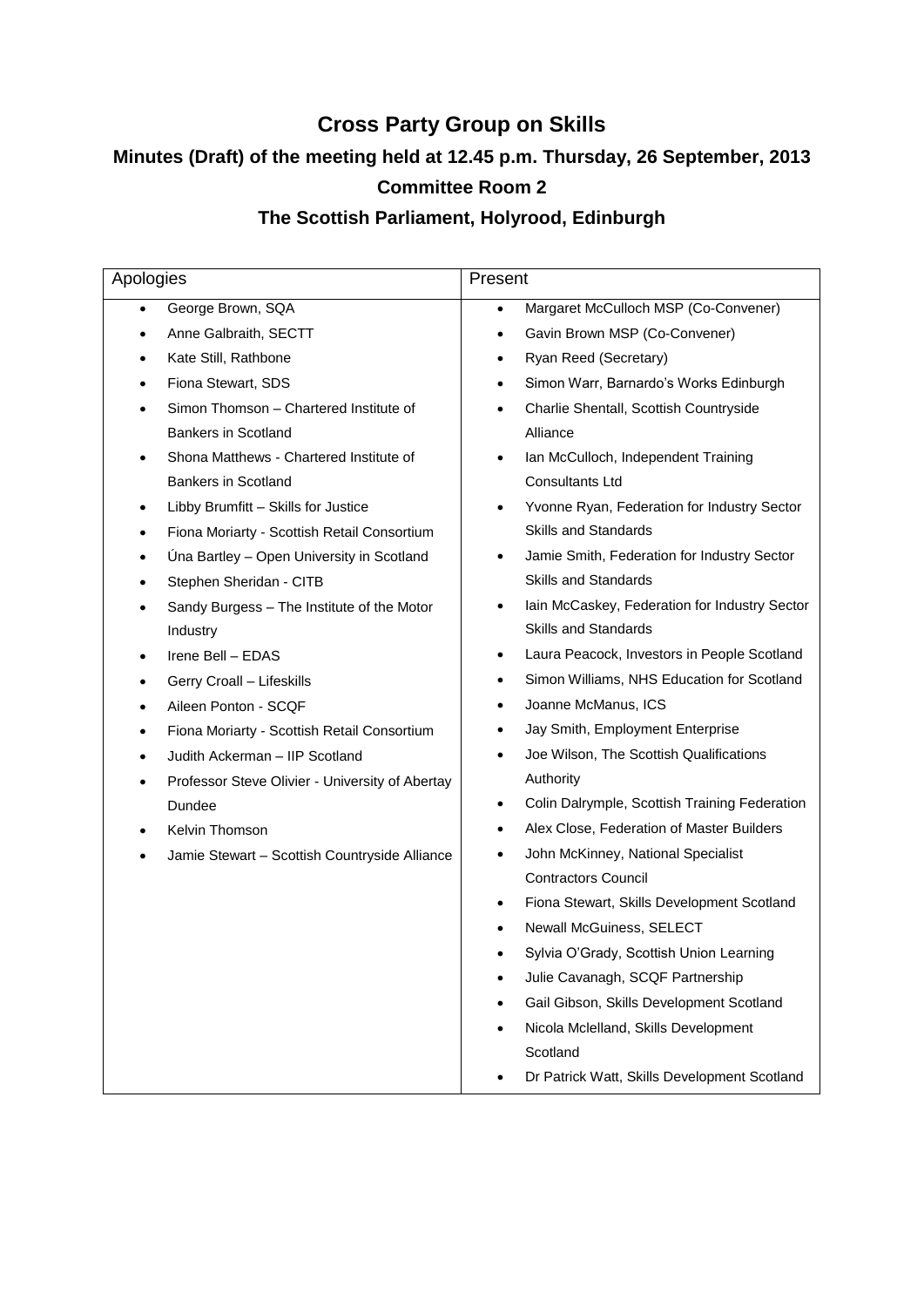## **1. Agenda Item 1 Welcome**

- 1.1. Gavin Brown MSP as Co-Convenor welcomed members and opened the meeting.
- 1.2. Presentation from Lunch Sponsor Barnardo's Works Edinburgh

Margaret McCulloch MSP welcomed Simon Warr from Barnardo's Works Edinburgh and thanked his organisation for sponsoring lunch for the meeting. She confirmed that Simon would give an input on the work of his organisation but suggested he do so after the presentation from Patrick Watt and Nicola Mclelland.

### **2. Agenda Item 2**

### **Apologies**

2.1. Gavin Brown MSP noted a number of apologies which had been sent from Members (as above).

### **3. Agenda Item 3**

### **Minutes of the last meeting and matters arising**

- 3.1. Joe Wilson from the Scottish Qualifications Authority proposed the minutes as accurate and Colin Dalrymple from the Scottish Training Federation seconded the proposal. The minutes were adopted.
- 3.2. Matters arising from Minutes of the meeting of 23rd May 2013

From item 5 of previous minutes relating to the work plan for this session. Four meetings have been planned to take account of suggestions as per minutes of the last meeting and discussion. Hopefully this is welcomed by members and represents their interests well. Further ideas can be sent to CPG Secretary as required and he will record these for development/discussion in future.

3.3. Dates for meetings and themes are as follows:

### **Thursday 26th September 2013 (current meeting)**

- Key theme: Setting the scene LMI and skills in context. An overview of the current landscape and priorities.
- Input from Patrick Watt and Nicola Mclelland from SDS.
- Barnardo's Works Edinburgh will sponsor lunch.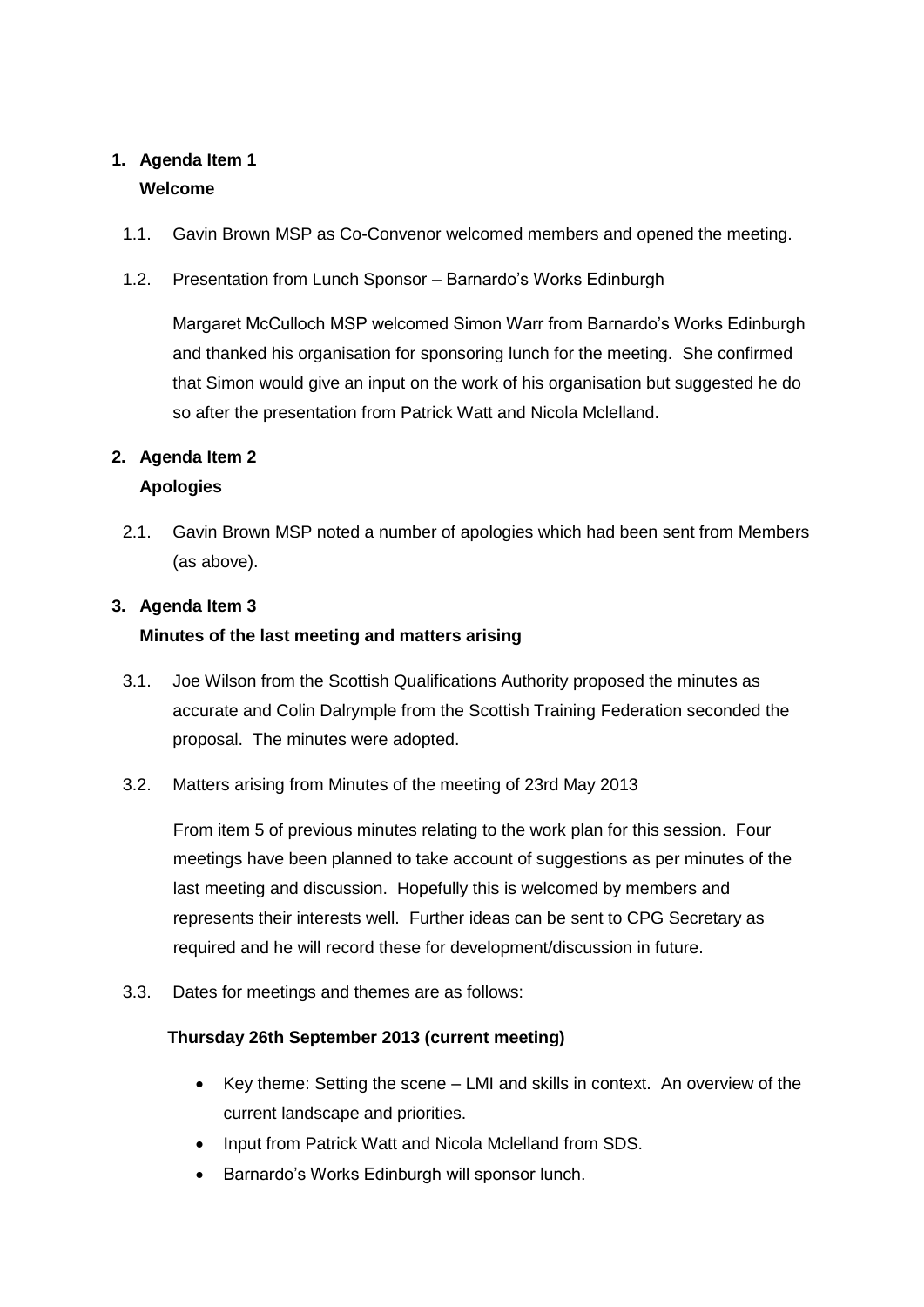#### **Thursday 28th November 2013**

- Key theme: Scottish Apprenticeship Week contributing to success in 2014.
- Input from SDS.
- SDS have agreed to sponsor lunch.

#### **Thursday 27th February 2014**

- Key theme: Leadership and management skills and their contribution to sustainable economic development.
- Input from EDAS.
- EDAS will sponsor Lunch.

#### **Thursday 08th May 2014**

- Key theme: Digital literacy and 21st century skills (Digital participation and open educational resources will be main focusses).
- Input from Joe Wilson (SQA) and Ronald McIntyre (Open University).
- SQA will sponsor lunch.

#### **4. Agenda Item 4**

# **Presentation from Patrick Watt and Nicola Mclelland, Skills Development Scotland (SDS)**

- 4.1. Patrick Watt began the presentation from SDS and provided an overview of the role of SDS in the generation of Labour Market Information and the services they provide to support the wider work of SDS.
- 4.2. It is important the Careers Advisors are not isolated from information about the wider labour market and therefore the Evaluation and Research Team provide a vital source of information when Advisors are making decisions about the information they give service users. It is also important that the wider staff team at SDS understand the current position of the labour market as this informs a wide range of work across the organisation.
- 4.3. The work of the Evaluation and Research Team links with the Scottish skills planning model and provides: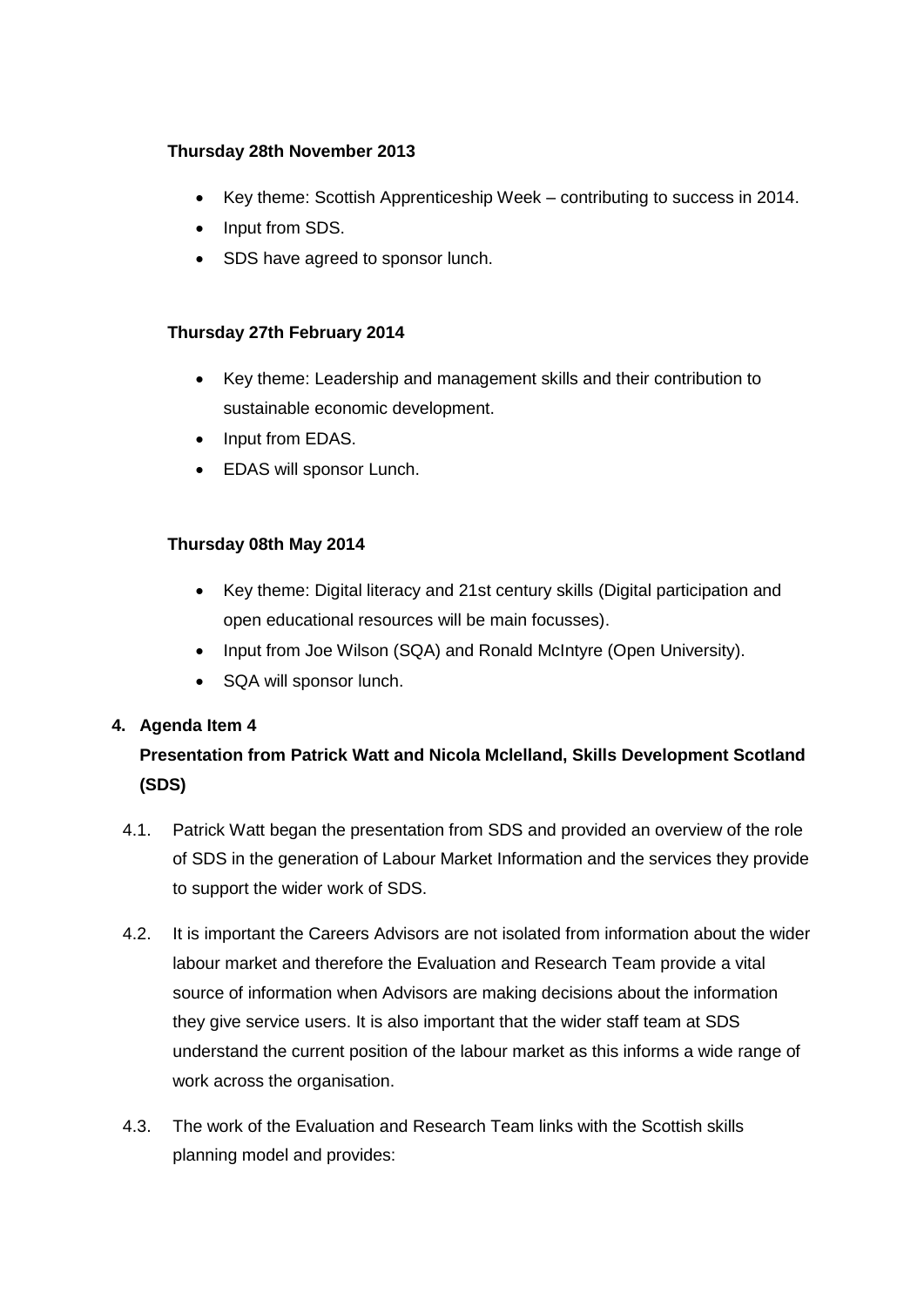- Monthly updates on vacancies across local authority areas.
- A quarterly *Skills Pulse* survey developed using information from the Scottish Chambers of Commerce. The survey results here are based on responses from members of the Scottish Chambers of Commerce (SCC). The results highlight training priorities and give insight into the skills and business challenges that they are currently facing.
- Centrally gathered information on advertising in the press for vacancies; 'scanning' the newspapers for information.
- *Skills in Focus* Quarterly events with academic input, each looking at a different aspect of the skills agenda.
- 4.4. All of the reports and materials above are available online and SDS state that there have been in excess of 50,000 downloads of these.
- 4.5. The Research and Evaluation Team provide a range of other services internally to SDS.
- 4.6. Through Sector Managers they also work with SSC/Bs.
- 4.7. They have a focus on LMI.
- 4.8. They help to co-generate presentations with partners where required.
- 4.9. Colin Dalrymple, STF asked whether reports were only used by SDS or whether these were publicly available as he felt they would be a useful source of information.

Patrick stated that he had no objection to providing these on request. Much of the information was available online on the SDS website.

4.10. Margaret McCulloch MSP asked whether this information is used to inform MA profiles and how this aligns with SSC/B understanding.

Patrick stated that the information is used to inform the SDS MA Contracting Strategy and that the information helps SDS to understand growth sectors. He suggested that, because of the sources and type of data used that there can be quite considerable changes over a short period of time. The Contracting Strategy also directs 'bidders' to sources of information and outlines key figures and trends and the links these have to the strategy.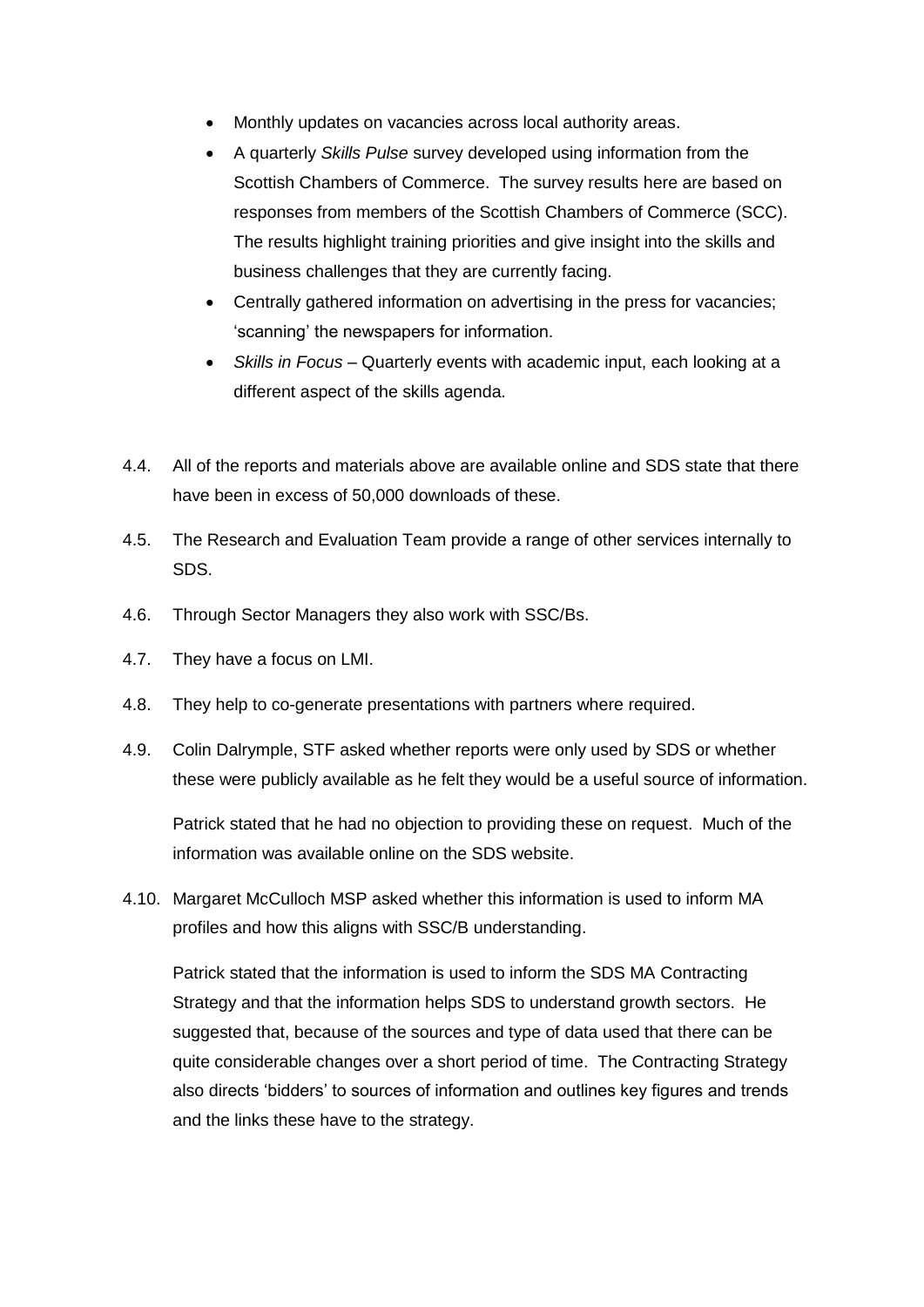SDS also produces the MA Survey which looks at how MAs have been used over a given year.

4.11. Gavin Brown MSP asked how easy it was for those new to this information to find what they were looking for, given the complexity and breadth of what is available.

Patrick replied that the information was 'locally' structured which could help people to get access to the information they needed. Also, he recommended signing up to an SDS newsletter which would keep people up to date with key changes and developments.

**Action:** Ryan Reed (Secretary) to forward information from SDS on how to sign up to this service. Patrick Watt/Nicola Mclelland would arrange for this to be passed on.

4.12. Sylvia O'Grady, STUC asked whether Careers Advisors still undertook visits to local employers as a way of ensuring they were informed about local labour market needs and as a way of maintaining relationships.

Patrick replied that whilst this could be useful there was a need to ensure efficiency on a national basis and questioned whether this was a particularly effective way of gathering information. For example, he asked how this information was captured and interpreted. He felt that there had been improvements and efficiencies made by adopting a national and systematic approach to research, giving advisors relevant information from a central source.

- 4.13. Patrick Watt introduced his colleague Nicola McClelland
- 4.14. Nicola Mclelland delivered an interactive and very well received presentation which asked the Group to vote on the answers to a number of questions related to skills. A number of points and questions were raised by the group in response to the presentation.
- 4.15. Charlie Shentall, Scottish Countryside Alliance asked whether there was any evidence of skills shortages being more prevalent in particular sectors.

Patrick was not aware of any particular sector suffering disproportionately from skills shortages.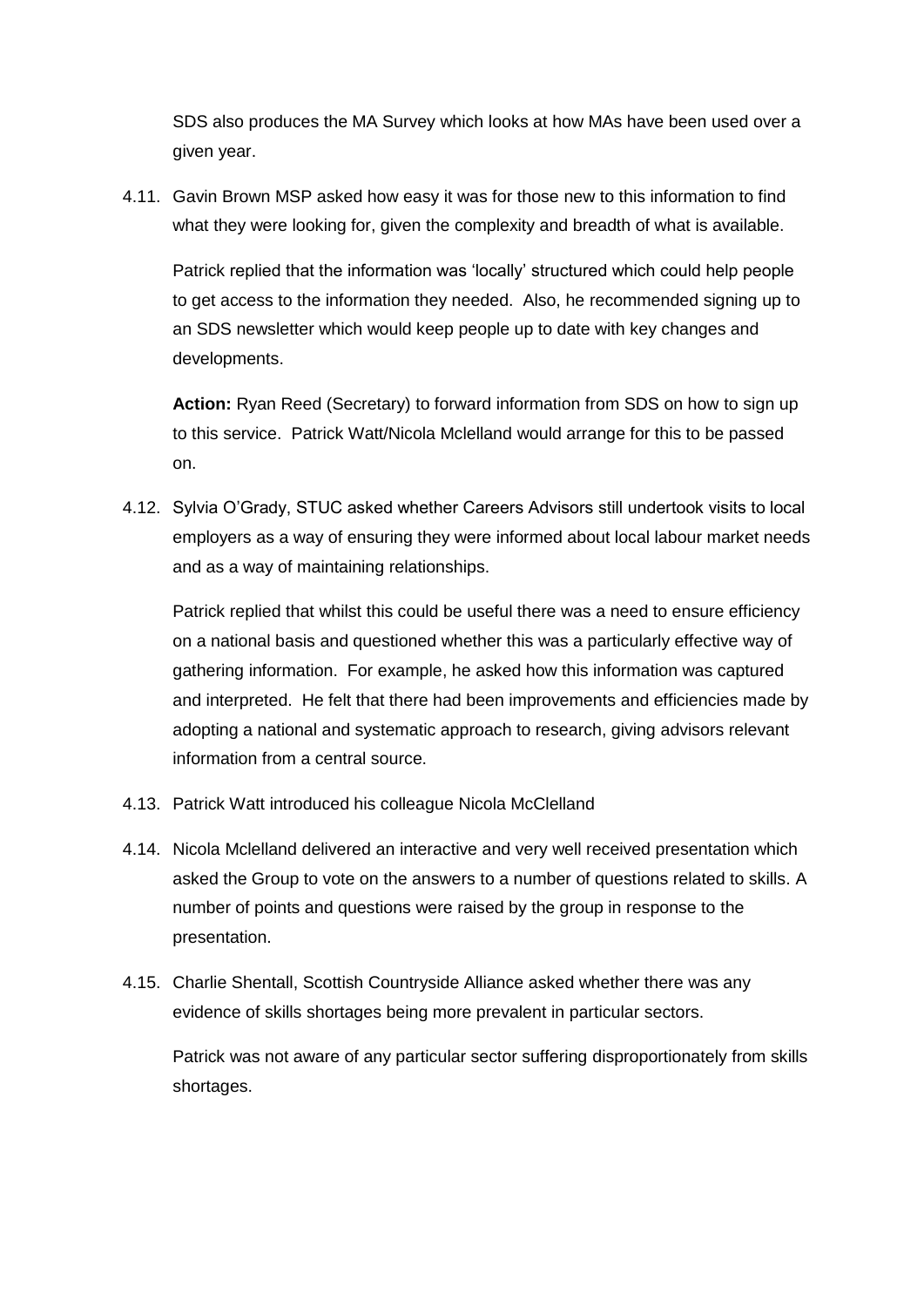4.16. Jay Smith from Employment Enterprise asked why the uptake of MAs amongst SMEs in Scotland was so low compared to larger businesses (suggesting a figure of 7% uptake).

Fiona Stuart from SDS suggested that the 7% figure was based on penetration into SME businesses nationally. Because there are far fewer large businesses in Scotland, the penetration into those businesses, measured as a percentage, will always be far higher. 7% of SMEs in Scotland is a large number of individual businesses and the overall percentage uptake nationally is higher than 7%.

4.17. John McKinney from the National Specialist Contractors Council asked if there is a prediction of skills gaps in particular sectors given an ageing population.

Patrick said that it was hard to make a projection of gaps, but also suggested that *gaps* rather than shortages were not always a bad thing as they can sometimes be a result of innovation. It has also been shown that employers are generally good at filling gaps. Patrick also pointed out that age is not always negative and suggested that we are in general healthier and wealthier in advancing years when compared to the past.

- 4.18. Gavin Brown MSP stated that he was pleasantly surprised at the proportion of employers involved in the survey who had in place a formal plan for dealing with their future skills needs (48%).
- 4.19. Margaret McCulloch MSP suggested that Modern Apprenticeships had helped to raise the prevalence of skills planning amongst employers.

#### **5. Revisit Agenda Item 1**

#### **Presentation from Simon Warr, Barnardo's Works Edinburgh**

- 5.1. Bardardo's Works Edinburgh (BWE) is a service which works with 16 24 year olds facing barriers to employment.
- 5.2. BWE works in partnership with SDS, Job Centre+ and individual employers.
- 5.3. Their main aim is to find work placements for individuals to allow them to gain experience in the workplace.
- 5.4. 65% of BWE service users achieve an 8 week placement with an employer. 47% go into independent employment.